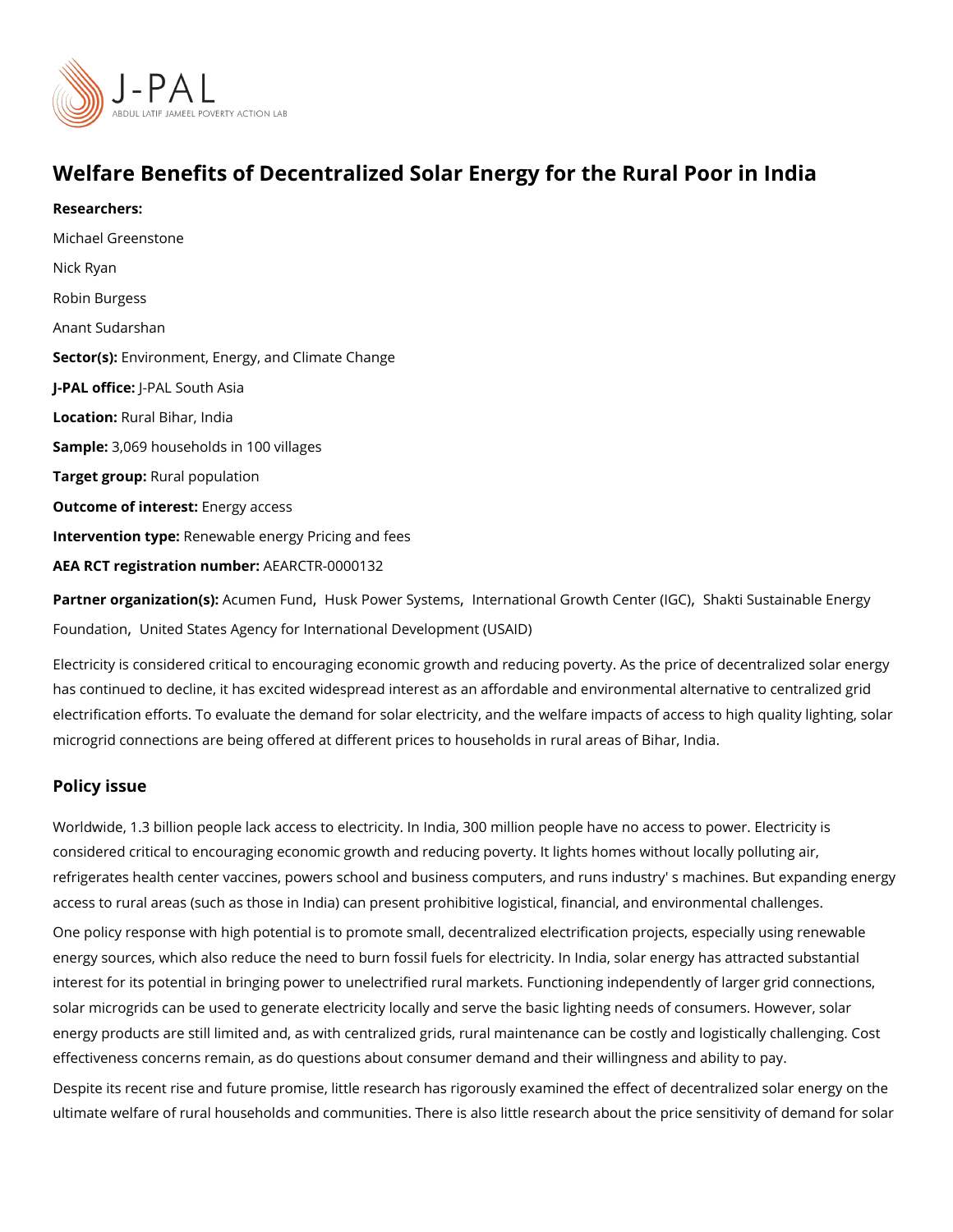energy and the competitive environment in which decentralized renewable energy providers must operate.

### **Context of the evaluation**

Within the study sample in rural Bihar, the average household was comprised of six people, with a total annual income of Rs. 68,000 (US\$1,100). Almost all households owned their home and farmland, and 59 percent were literate. Fuel-based stoves and lamps can increase indoor air pollution, and in the year prior to the survey, more than half reported worsening wheezing due to either cooking stoves or kerosene lamps and 21 percent reported a respiratory infection. Only 5 percent of households had grid electricity connections at the start of the study, although most villages had electrified public facilities. Of households with grid electricity, only one-third reported that they trusted their centralized grid connection and only 13 percent reported receiving electricity regularly when they paid for a subscription. Alternative electricity sources included local diesel generators, supplying power to nearly 20 percent of households.



Installing a solar microgrid in India. Photo: Anna da Costa | CC BY-NC-ND 2.0

#### **Details of the intervention**

Researchers conducted a randomized evaluation to test the impact of small, decentralized solar energy products on welfare. In partnership with Husk Power Systems, researchers offered a set of two solar-powered LED lights and one solar-powered mobile phone charging station to rural households in Bihar.

After an initial baseline survey of 100 villages in late 2013, researchers randomly selected 66 villages where households were